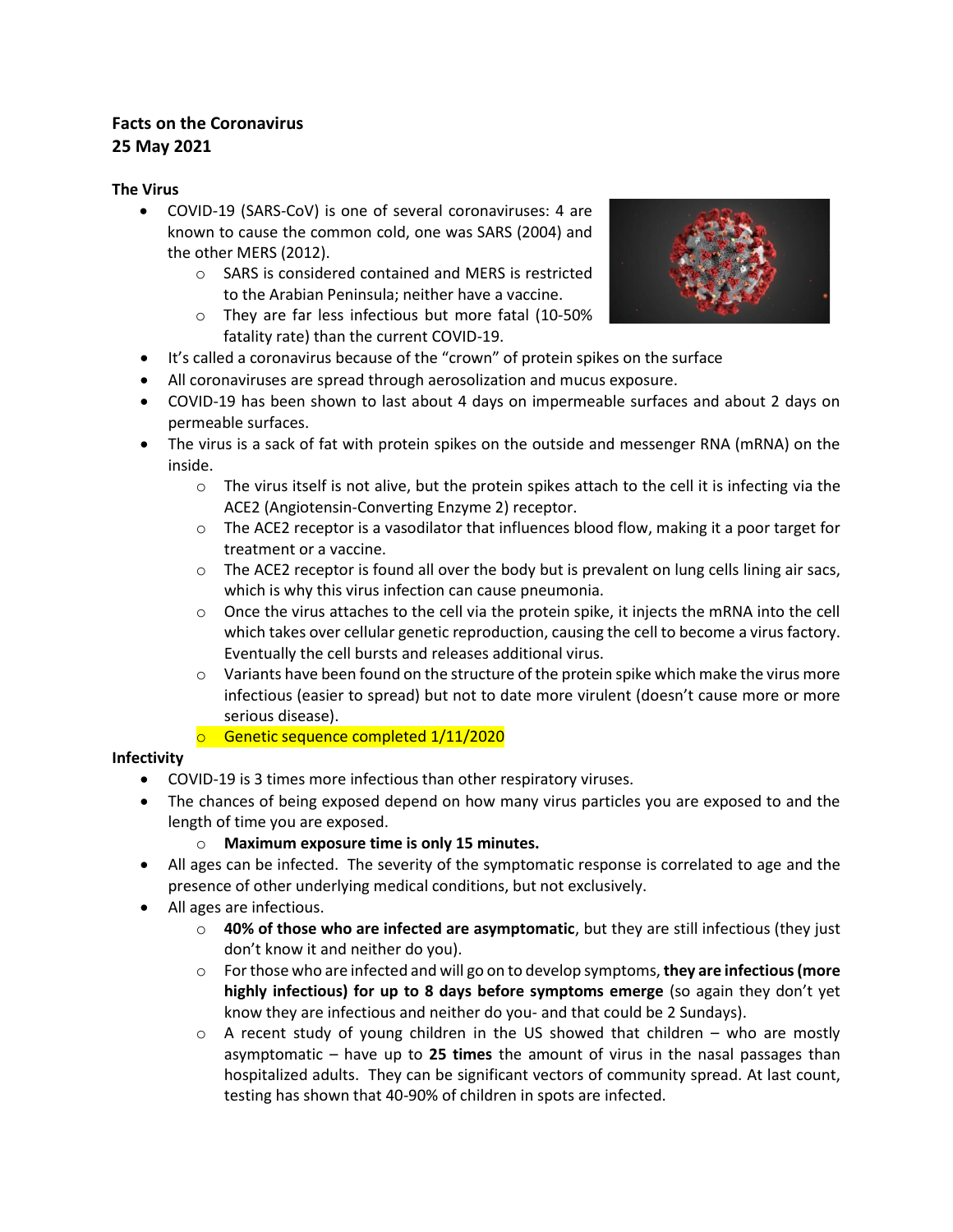- Demonstrated cases of re-infection have been documented. It is not known whether the virus becomes latent (stays in the body and re-emerges, similar to chicken pox becoming shingles later in life). The re-infection appears to be a mutated version of the virus, and the second infection brings more significant symptomatology. This means the virus is endemic – it will always be with us – and that eventual vaccines may be annual.
- "exposure" is multiplicative  $-$  if you've met with 10 people during the day and they've each met with 10 people, you've been potentially exposed to 100 people

#### **Status**

- Currently WHO reports more than **168 million** confirmed cases of COVID-19 globally with more than **3.5** million reported deaths
	- o 219 countries are involved
	- o In the US, we have more than **34 million** confirmed cases and **605,000** deaths
		- $\circ$  more than all the US deaths from WWII, Vietnam and Korea combined: highest per capita in the world accounting for 20% of all global deaths and 26% of all global **infections**
		- $\circ$  It took 4 months to get to 100K deaths, 2 months, 3 months each to get to 200K and 300K, then 1 month each to get to 400 and 500K. Death rate is steady.
		- o Nationally still seeing about 290,000 new cases per week (41,000/day)
		- o Rates for infections and hospitalization are dropping
	- $\circ$  A person dies from COVID every 15 seconds (average globally, World Health Organization)
- **Current: infections rising in 7 states and plateauing in 18 other states**
- Significant variants have emerged  $(2021)$  all are in the US
	- More than 4000 identified, some sequenced; some from US; CDC is warning that too early relaxation of mandates may result in a fourth spike even as vaccines are rolled out
	- Variants "of concern":
		- New coronavirus variants found in Scotland, Japan, France, New York and California are more contagious than the original virus. Cases attributed to the New York variant (B.1.526) have risen more than 12 percent in the last two weeks, while the California variant (B.1427/B.1429) makes up more than half of the cases in 44 counties across the state.
		- **India variant a triple mutation (B.1.617) more highly infections and may evade vaccines – WHO has declared a global threat; mRNA vaccines mostly effective to date**
		- UK variant B.1.1.7 is highly (more) infectious (about 50%), is more virulent and 2x more fatal especially in younger, and appears to be covered by the current mRNA vaccines albeit at slightly lower efficacy – doubling every 10 days in US – in all 50 states and 125 countries – is now the prevalent virus spreading. It is dominant in California and Florida. Scientists also believe it can prolong the infection, making those who have it infectious for a longer period of time.
		- South Africa variants B.1.351 also more infectious but appears to have mutated a critical part of the protein spike that makes it more refractive to mRNA vaccines, and may be more virulent (also 20% more fatal); one variant covered by existing vaccines but at reduced efficacy, one may not be covered by current vaccines; in 45 states and 75 countries
		- Brazil variant P1 is more highly infectious and virulent; not completely clear that vaccines will cover it; in 35 states and 41 countries
		- Variant in California is causing significant spikes there; now in 18 states and 8 countries; other US and global variants emerging – also more infectious and virulent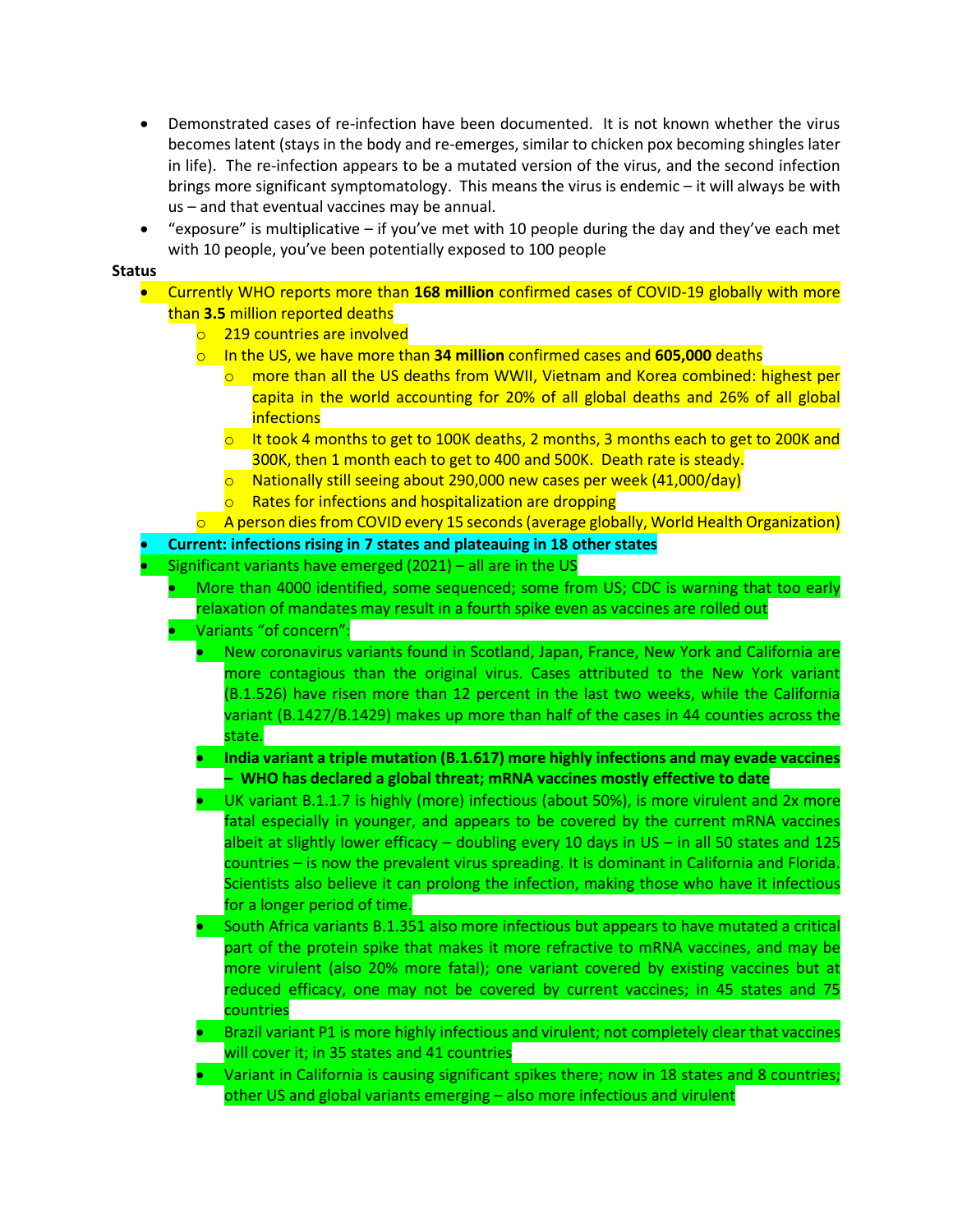- Variant from NYC (B.1.526) has a unique set of spike variants, which scientists at Columbia University say "could threaten the efficacy of current antibody therapies and vaccines."
- Variants have arisen in 14 other states of note
- Additional variant from Brazil does not appear to be covered by vaccines
- This is to be expected viruses make incomplete copies when they replicate so opportunistically variants that are at an advantage for spread will take over • Coronaviruses still mutate more slowly than the flu virus

### **Fatality, Co-Morbidity and Long-Term Sequelae**

- COVID-19 is **10 times more fatal than the flu** (COVID-19 has an overall 1% fatality rate; the flu is about 0.1%)
- A 1% fatality rate in the US is 3.3 Million people
- Currently in the US 1 person dies about every 70 seconds from COVID; in the EU it's about 1 every 17 seconds
- Currently more people have died in the US from coronavirus in one year than all soldiers died in WWII, Korea and Vietnam combined
- The fatality rate is generally correlated to age and underlying medical conditions
	- o Fatality is 30.5/1000 for 85 years of age and above (3%)
	- o Fatality is 6/1000 for 65-84, 4/1000 for 50-64, 1/900 18-29, 0.3/1000 5-17
- The virus affects the respiratory system but also the heart, liver, kidneys, GI tract, central nervous system, pancreas (causing diabetes), thyroid (affecting metabolism), and causes significant clotting in small blood vessels
- The **long-term consequences** are far more significant than other viruses: for every 1 fatality there will be:
	- o 19 hospitalizations (62 million)
	- $\circ$  18 who develop permanent heart damage (in one study, 80% of those who recovered showed heart damage by MRI) (59 million)
	- o 10 who develop permanent lung scarring and damage (32 million)
	- o 3 who develop permanent kidney damage (10 million)
	- o 3 strokes (10 million)
	- o 2 permanent neurological defects (up to and including psychoses, especially in younger population) (6.5 million)
	- o 2 significant cognitive dysfunctions (6.5 million)
	- o Long-lasting nerve damage, affecting everything from smell to walking
	- $\circ$  People younger than 21 account for about one-quarter of the population in the United States, but they make up less than 1 percent of deaths from Covid-19. Still, about 2 percent of children who get Covid-19 require hospital care, and at least 227 children in the United States have died of the disease.

#### **Symptoms**

- Early cardinal symptoms include loss of taste and smell, fatigue, shortness of breath, fever, dry cough, joint pain, heaviness in the chest; Progressive symptoms include acute respiratory failure, sepsis, intravascular coagulation (blood clots), and multi-organ failure
- Symptoms are long-lasting 3 months' post recovery only about 12% are symptom-free, and symptoms can recur after abating
- Stillbirths with infection have been reported to be as high as 80% of pregnancies

**Treatments**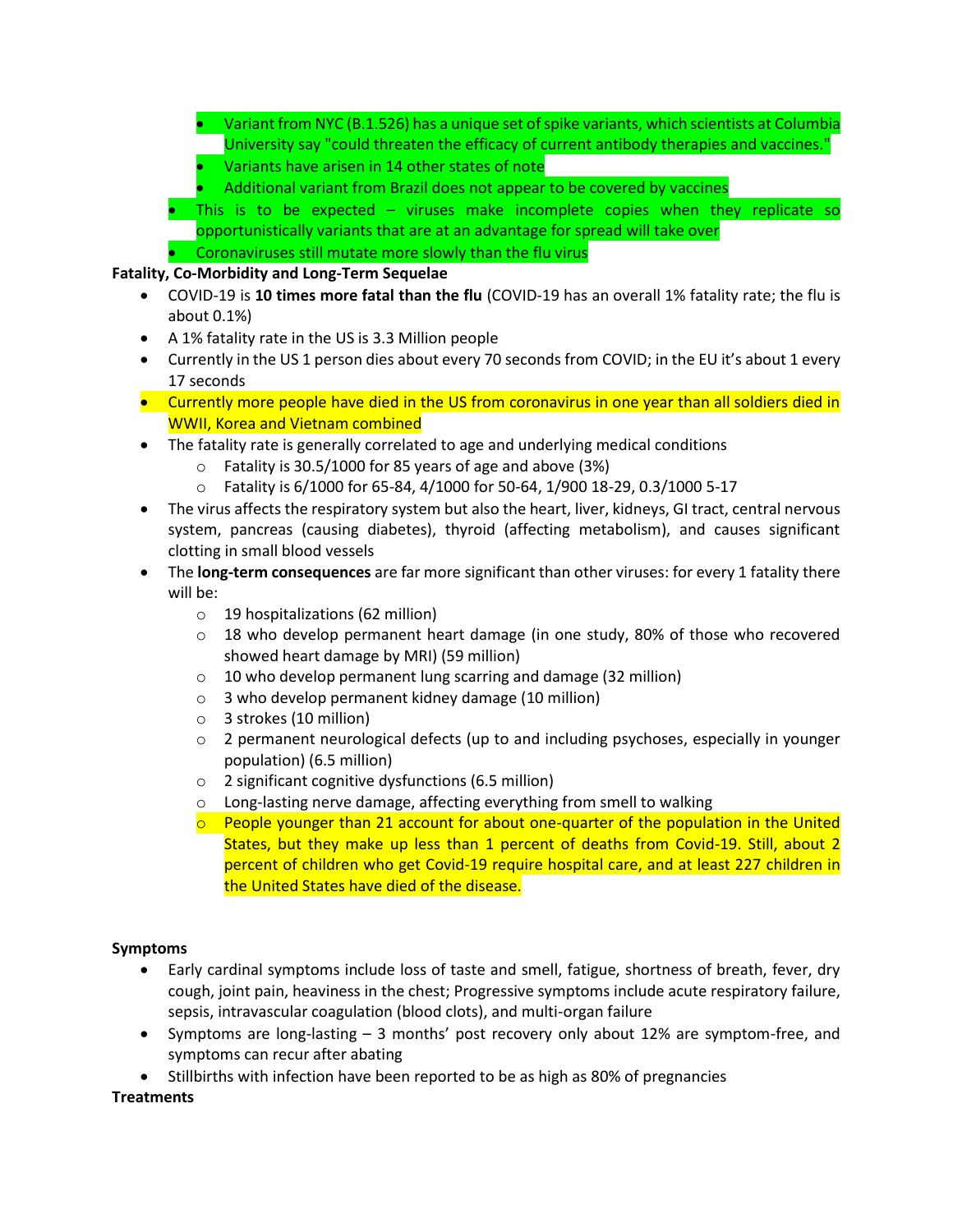- There are very few significantly effective treatments for COVID-19
- Normal flu treatments (neuraminidase and endonuclease inhibitors) do not work on COVID-19
- Early in the infection treatment with an anti-viral (Remdesivir) showed some promise; later (smaller studies) have called that into question. Remdesivir just approved by FDA for COVID (10/20); the only approved treatment
- Later in the infection, to stem a hyper-immune response and cytokine storm (causing significant inflammation in the body, the cause of some of the long-term consequences), anti-inflammatory agents (Dexamethasone, a steroid) have been shown to be marginally useful
- Convalescent plasma has also shown some promise but has not been sufficiently tested to demonstrate proof. FDA has not approved convalescent plasma for treatment.
- Some physical manipulation, such as lying the patient on their stomach instead of their back, has provided some relief of lung damage
- Studies with monoclonal antibodies for treatment and potentially prevention are underway (this approach has been shown to be effective for Ebola)
	- In November 2020, the FDA granted emergency use authorization to two monoclonal antibody treatments (bamlanivimab, made by Eli Lilly; and a combination of casirivimab and imdevimab, made by Regeneron). Both treatments have been approved for non-hospitalized adults and children over age 12 with mild to moderate COVID-19 symptoms who are at risk for developing severe COVID-19 or being hospitalized for it. In these patients, the approved treatments can reduce the risk of hospitalization and emergency room visits. These therapies must be given intravenously (by IV) soon after developing symptoms.

#### **Immunity**

- The native immune response to COVID-19 has generally been shown to be weak and short-lived
- T-cell response (one of the types of normal immune cells in the body) to the virus may be a more important measure of long-duration immunity than antibody formation and duration, however, tests for antibody are quick and inexpensive, whereas testing for T-cell response is difficult and expensive
- Currently there have been antibodies demonstrated 3-4 months after infection and at least 8 months after vaccination
- Documented re-infections show that native immunity is too specific to cover variants

#### **Vaccines**

- There are currently vaccines in various stages of testing; 3 have been approved in US for Emergency Authorization to date with at least two more coming
- 41% US population have received both doses; 56% have received at least one dose. J&J one-dose vaccine is re-established by FDA.
	- "Herd" immunity (80-90% immune) announced 5/3/21 not likely to be achieved this year as vaccination rates continue to decline and vaccines for children/adolescents not yet approved. Virus is endemic –will become a constant but manageable threat globally for several more years. Variants developing too quickly for herd immunity to be reasonably expected.
	- Vaccines are not as effective in immunocompromised patients
- Twenty vaccine candidates are currently in Phase III (large-scale human) testing
- In the US, 3 vaccines are approved by FDA for Emergency Use this IS AN APPROVAL
	- $\circ$  Two utilize an mRNA technology, using snippets of the coronavirus mRNA that will infect but not cause disease, to prime the immune system into recognizing the virus and providing early immunity (Moderna and Pfizer)
		- o **The mRNA of the vaccine does not affect the human DNA or fertility at all!**
		- $\circ$  both vaccines have been shown to be highly effective (95%)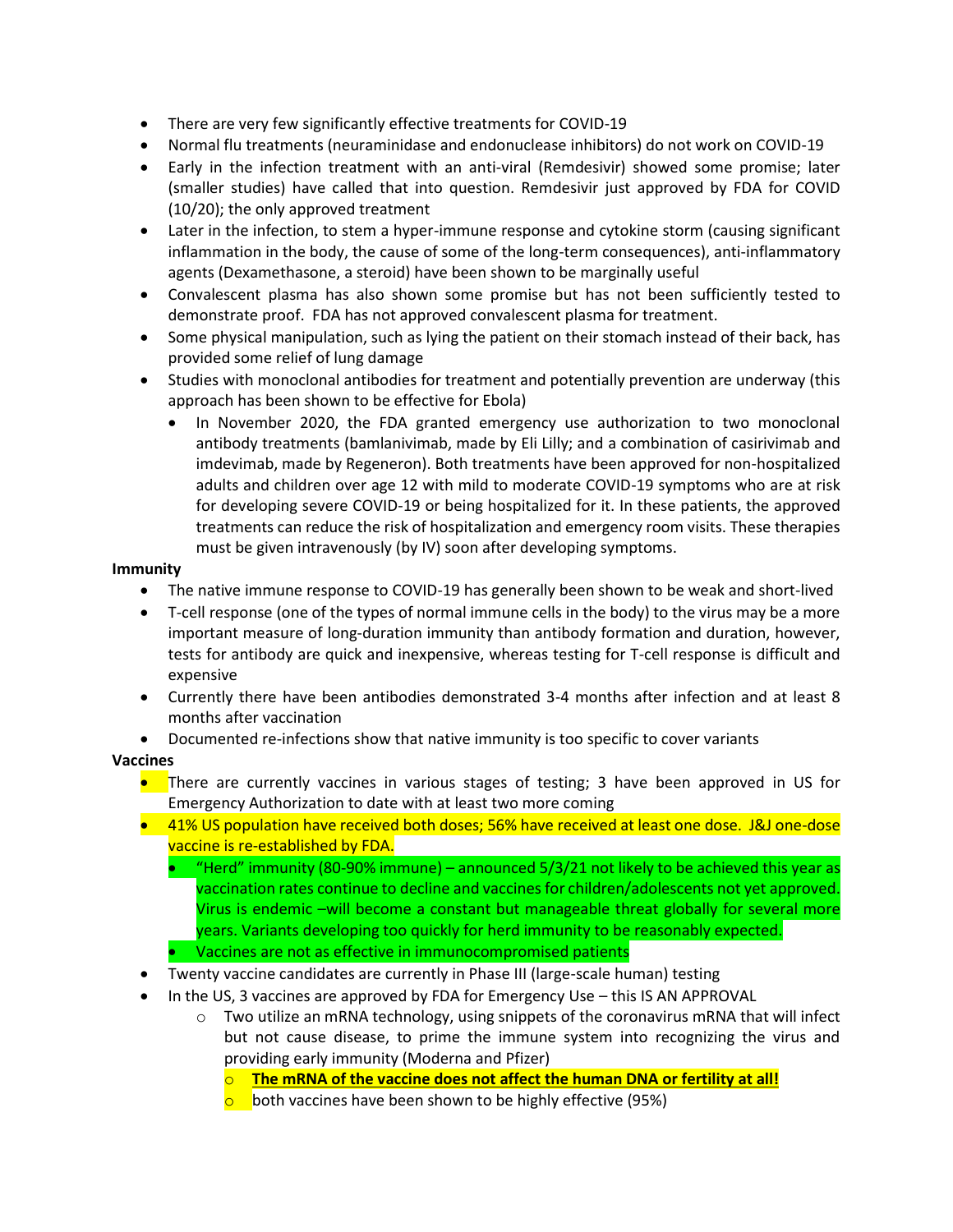- $\circ$  mRNA vaccines had never been commercialized in the US and require extreme transport and storage conditions (up to -70 $^{\circ}$  F), making them difficult to use and requiring some additional safety information for review and approval; *Pfizer has* completed additional testing and the vaccine can safely be stored in a normal freezer
- $\circ$  both have been approved by FDA and the EU board of health for emergency approval and are rolled out per CDC guidelines (approved only for ages 16 and up)
- $\circ$  initial side effects are generally mild flu-like symptoms; anaphylaxis is rare but under evaluation
- $\circ$  takes 2-4 weeks for immunity to develop can still be infected during that time and can still pass the virus after immunization
- $\circ$  boosters 3-4 weeks apart to get to full immunity potential
- $\circ$  If you have had COVID wait 90 days before getting the vaccine to avoid competing with natural antibodies
- o These manufacturers have made all safety data available to consumers
- $\circ$  Pfizer and Moderna vaccines safely tested in more than 20,000 pregnant women.
- $\circ$  These are showing results similar or better to the antibody and T-cell responses after recovery from the virus (similar to the body's response)
- $\circ$  Vaccine data shows that the vaccine appears as effective in older patients as in younger (not true for all vaccines).
- $\circ$  Testing combinations of vaccine and different booster, as well as testing boosters for key variants
- o Pfizer/Moderna vaccines in Phase III for children 12+
- $\circ$  Pfizer has applied for dosing 12+; approval likely by end of summer
- o Moderna Phase II/III for 6 months and up
- $\circ$  Approvals in younger children possibly available fall 2021 to 1Q 2022
- Moderna announced that it has shipped doses of its booster vaccine for the South Africa variant to the National Institutes of Health for clinical study.
- Other vaccines are using traditional vaccine manufacture processes, similar to the vaccines on the market today
	- $\circ$  These will be easier to manufacture/transport/store globally no extreme refrigeration required
	- $\circ$  Emergency Use Approval for Janssen (1 shot) granted in March 2021.
	- $\circ$  Reports of reduced effectiveness for Janssen due to timing of trials (likely included more patients infected with variant): 72% effective in US and 57% effective in SA (but not yet tested on UK and other variants) – single dose; adenovirus carrier
	- $\circ$  Astra-Zeneca and Novovax have completed Phase III and will soon petition FDA for EUA; AZ vaccine is approved in the UK. AZ shown to be significantly less effective than first thought esp. for 65 yoa+; distribution stopped in South Africa and UK for possible side effects
	- o Novovax early results look good even against variants
	- $\circ$  These are showing results similar to the antibody and T-cell responses after recovery from the virus (similar or slightly better than the body's response)
- Many manufacturers are taking a risk and beginning to produce stockpiles of the vaccines before approval to be ready as early as possible
- Manufacturers and scientists are also engaged in an unprecedented open-source data share
- Vaccine rollout is slower than anticipated in the US but getting better
	- $\circ$  Pfizer increased production speed and tested to say extreme refrigeration not needed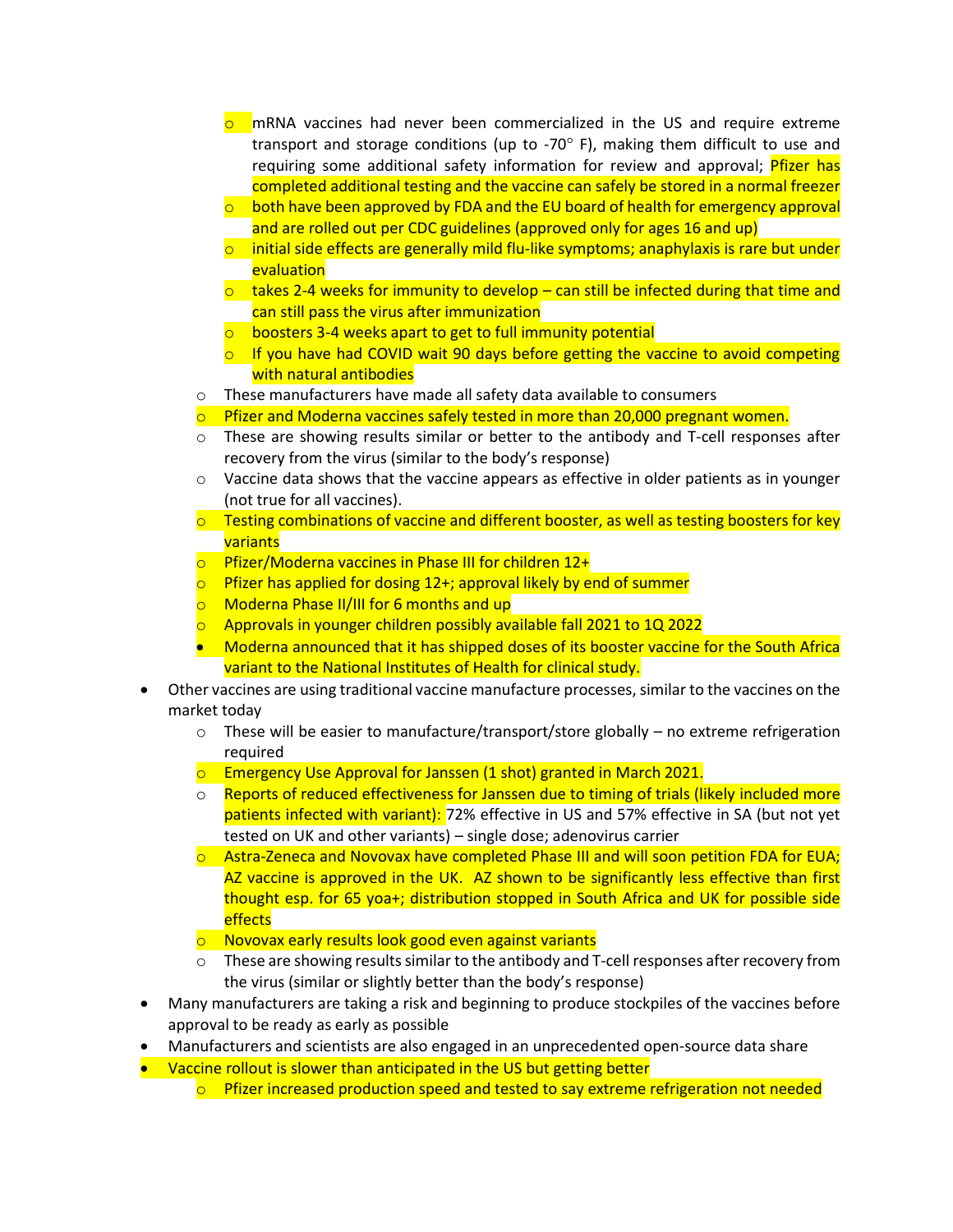- $\circ$  The majority of the population will not likely be vaccinated before the middle 2021 (June-August)
- $\circ$  Vaccines for adolescents (12+) may be available this fall; vaccines for elementary school children in Phase 3 testing and unlikely to be available until 2022
- o Current surveys show that 30% of Americans say they will NOT get the vaccine
- **O** Only vaccinations will protect simply having the vaccine and expecting others to be **vaccinated will not provide epidemiologic protection sufficient to stop virus spread – will need to stay masked and distanced through fall.**
- Need for booster vaccines and/or annual shots likely

#### **What Can I do with a Vaccine?**

- A vaccination is not a magic cape
	- $\circ$  Even 95% efficacy means that statistically 19 out of 20 people are effectively covered by the vaccine but 1 in 20 is not
	- o Vaccines are less effective against variants
	- $\circ$  Being vaccinated means it's unlikely YOU will become seriously ill, but there is still a chance you can catch a variant and/or be infectious (be a virus carrier)
- CDC recommends that masks and distancing remain in effect until the average number of new cases in the US drops below 10,000/day – the last time that happened was March 2020. We are currently at 70,000 new cases per day.
- Herd immunity is defined as 70-90% of the entire population vaccinated (not just your congregation)
	- 20% of the population is below 18 and therefore not eligible for vaccination yet (current vaccines are for 16 and above)
	- Statistically that means even if all who are eligible are vaccinated, >25% is not covered until vaccines are approved for 4 and above
	- Herd immunity won't really come until 2022
- Latest CDC recos for vaccinated individuals:
	- $\circ$  Individuals who are fully vaccinated (at least two weeks past last shot) may safely gather unmasked **but only with family and small group (<10) who are not at risk**
	- $\circ$  Fully vaccinated people must still wear masks, socially distance and avoid larger gatherings
- Globally 3.5% received two doses, 7.7% at least first dose, 14% vaccination rate
- **Breakthrough infection after full vaccination is about 0.008% - miniscule but likely underreported.**
	- Unvaccinated people who are infected will carry the virus at a uch higher level than vaccinated people
	- About 30% of those infected after full vaccination are still asymptomatic
	- More than 50% are in those 60+
	- Variant breakthrough is only one possible reason people can be infected after full vaccination, but it is possible variants will emerge that are not covered by the current vaccines
	- Other reasons all being investigated at this point:
		- Exposure level to virus/variant
		- Other medications that lessened the vaccine effect
		- Other lifestyle or underlying medical issues
	- If you get symptoms even after full vaccination, insist on a COVID test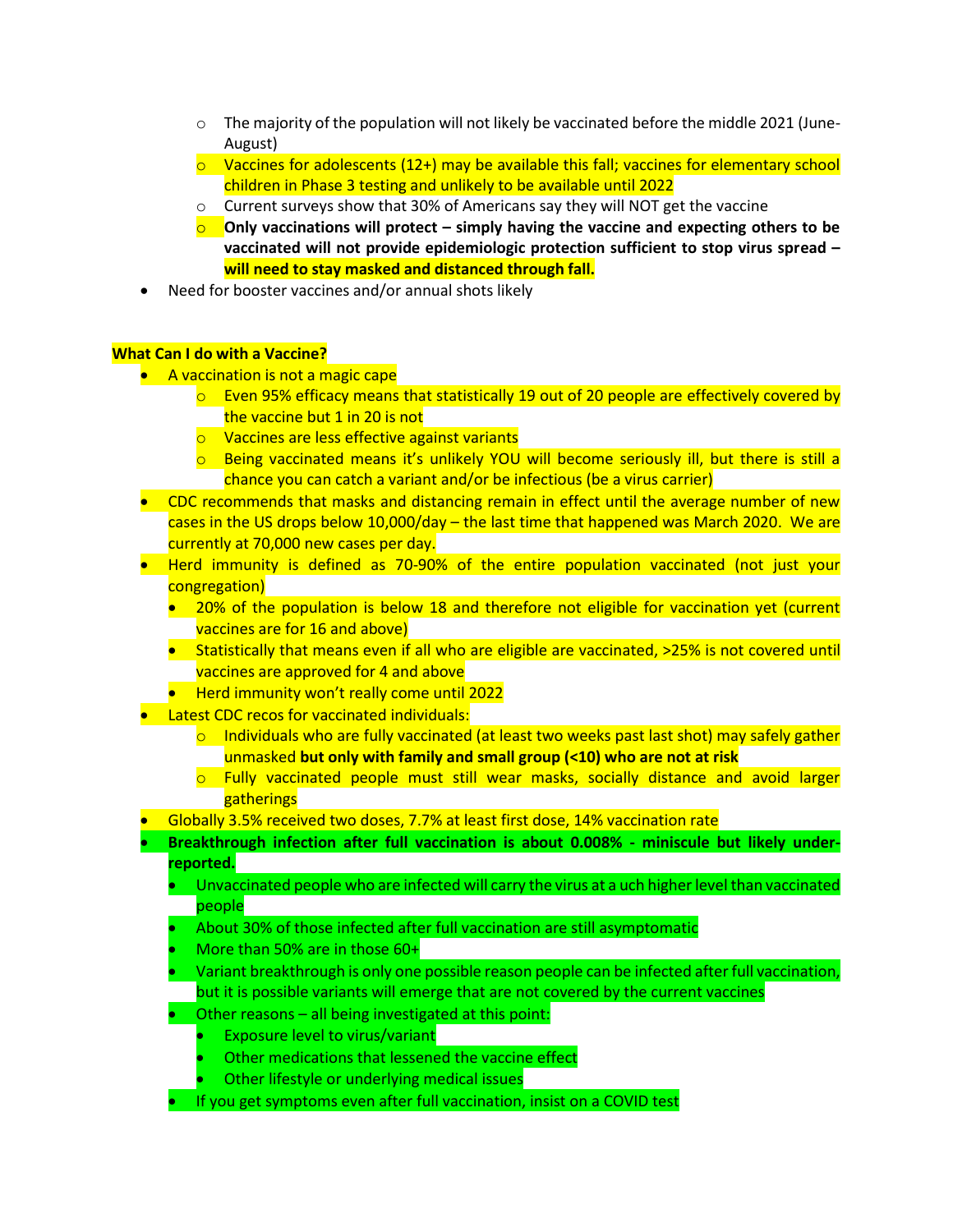#### **BOTTOM LINE – Get Vaccinated!! Continue to distance and wear a mask in a crowd!**

#### **Session Responsibilities**

Spiritual

- Session Elders are spiritual leaders of the church, so if people are feeling disconnected, part of your role is to keep in touch and make sure they know they are still beloved and in prayers. This is not just the responsibility of the pastor!
- Consider creating an Elder-in-Touch list by dividing up congregational members amongst Elders so there's always a primary contact for each person. Cards (especially with holidays coming up), calls, emails, are all great and easy ways to stay in touch.

Administrative and Worship

- Session is responsible for the use and conditions of use for the building, and for decisions around that.
	- Because of that Session is also then responsible to monitor and enforce any conditions of use of the building you establish. This is NOT the responsibility of the pastor.
	- Whatever conditions of use you establish must be enforced both for the congregation, committees, and outside groups.
- Create a decision tree that takes into consideration the COVID status, vulnerable populations, the building itself, and vulnerability (if any) of your pastor, as well as the ability of the church to conduct virtual worship.
- Pick a CREDIBLE data source on which to base decisions (hint Facebook isn't it).
	- In Ohio, use the Ohio government color-coded system it's made up of 7 medically-relevant and medical system utilization data points that are objective and unbiased. Presbytery STRONGLY urges churches to meet virtually if your county is red or purple.
	- In other states, use the system a[t www.covidactnow.org](http://www.covidactnow.org/)  it's made up of 5 medically-relevant and medical system utilization data points that are objective and unbiased. Presbytery STRONGLY urges churches to meet virtually if your county is orange or red.
	- CDC also has a county-by-county search tool and is very credible, objective and unbiased.
- Pick ONE data source and stick to that you will drive yourself crazy if you try to reconcile data from multiple sources, as reports are compiled at different times.
- Presbytery STRONGLY urges churches to stay virtual right now or consider outdoor worship as the weather gets nicer
- Presbytery STRONGLY urges churches that elect to go back to in-person worship to do the following:
	- Masks are mandatory and to be worn at all times.
		- Session members should plan to either provide masks for people who have signed up in advance (see below) and don't have one, or turn them away
	- Singing only if masked. Better to not sing at all; there are ways to have hymns played on the piano (maybe words on a screen if you have one).
	- Nothing that blows air around during worship if your air conditioning or heater blows air over the congregation, pre-AC or -heat the room, turn the blower off during the service (encourage coats and sweaters if you must). Open windows and door to provide fresh air ventilation is great!
		- Special filters, foggers, UV etc., only cleans the air until that air blows over someone who is infected – then the air is dirty and infectious – and remember,  $40\%$  never show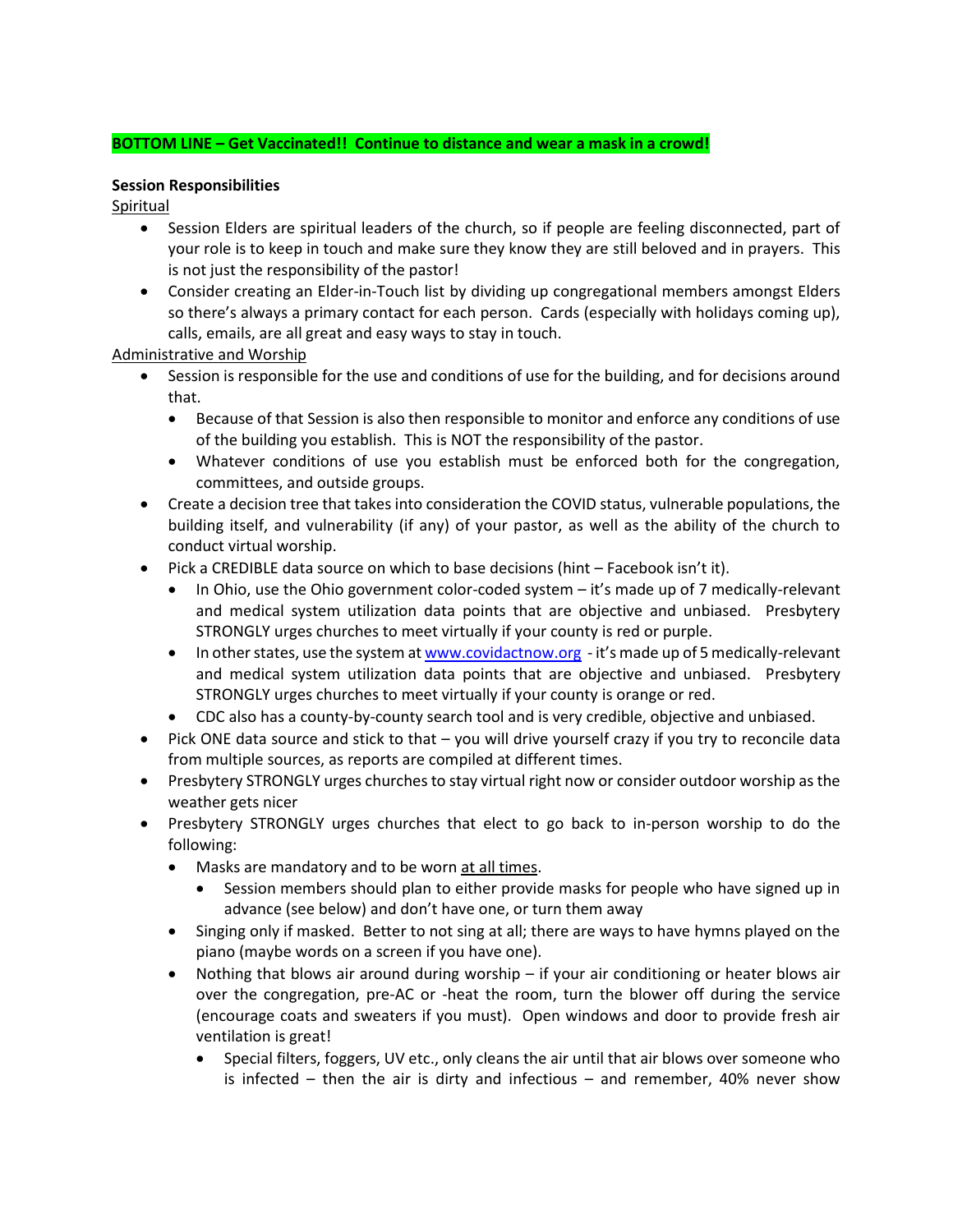symptoms but are still infectious, and a person who will go on to develop symptoms can be infectious and asymptomatic for up to 8 days

- More than 6 feet physical distancing between family groups estimate in advance how many people your sanctuary can realistically hold with at least 6 feet distance - Reduction for distancing to 3 feet is really only for children – not for adults!
	- Limit anything that is passed around or touched by multiple people.
		- Leave collection plates in the back for people to put offerings in
		- Leave communion elements in the back for them to pick up in advance or have them bring their own
	- Have a sign up sheet before the service so you can estimate how many people want to come (and cut off the sign up when you've reached your calculated maximum).
		- If people try to come in who have not signed up in advance, Session members need to be at the door to tell them no
	- Have a sign up sheet before service in case you need to do contact tracing should there be an exposure
		- If there is an exposure, contact the local Board of Health immediately and shut the building and in-person meeting down for 2 weeks
	- Exclude use of bathrooms or any other part of the building (or limit bathrooms to one person at a time and provide alcohol wipes for them to clean surfaces they've touched)
- Understand your personal and church liability if someone is exposed during a church service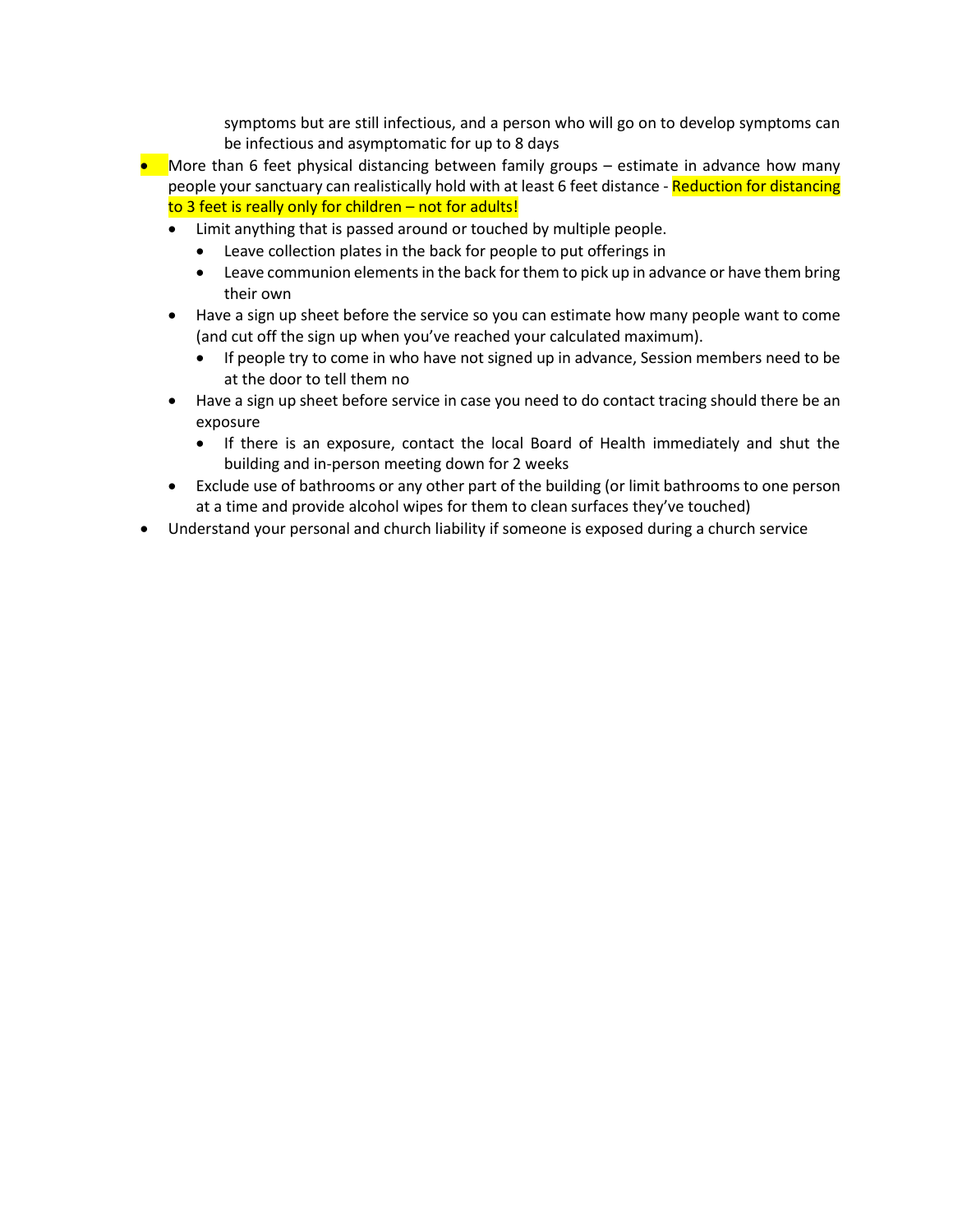# **Vaccine Types**

| Platform                    | <b>Attributes</b>                                             | <b>Doses</b>             | Candidate<br>Vaccine<br>(Manufacturer)                                                                     |
|-----------------------------|---------------------------------------------------------------|--------------------------|------------------------------------------------------------------------------------------------------------|
| <b>mRNA</b>                 | Fast development speed; low-<br>to-medium manufacturing scale | $\overline{\phantom{a}}$ | (Pfizer,<br>BNT-162b2<br>BioNTech);<br>mRNA-1273 (Moderna)                                                 |
| <b>DNA</b>                  | development<br>speed;<br>Fast<br>medium manufacturing scale   | $\overline{\phantom{a}}$ | INO-4800 (Inovio)                                                                                          |
| Viral<br>vector<br>with DNA | development;<br><b>Medium</b><br>high<br>manufacturing scale  | 1 or 2                   | AZA-1222<br>Ad5-CoV<br>Oxford<br>(AstraZeneca;<br>University);<br>Ad26.COV2.S<br>(Johnson<br>&<br>Johnson) |
| Protein<br>subunit          | Medium- to-fast development;<br>high manufacturing scale      | $\overline{\phantom{a}}$ | NVX-CoV2373 (Novavax)                                                                                      |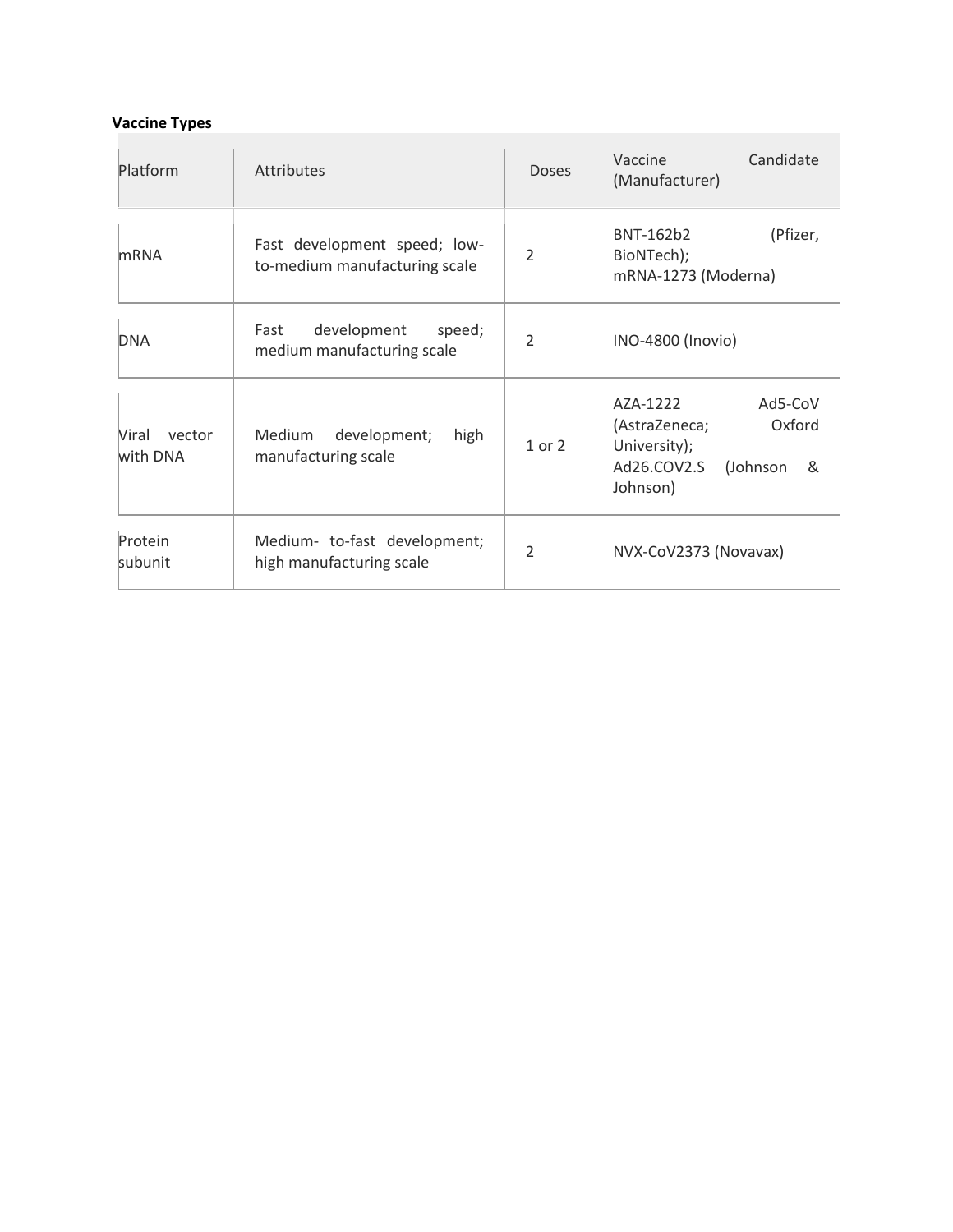# **Vaccines Approved or in Development**

| Vaccine                                                                                                                                                                                                                                      | <b>Clinical Trials</b>                                                                                                                                                                                                                                                                                                          | <b>Results</b>                                                                                                                                                                                                                                                                                                                                                                                                                                                                                                                                                 | Regulatory<br><b>Status</b>                                                                                                                                                                                                                      |
|----------------------------------------------------------------------------------------------------------------------------------------------------------------------------------------------------------------------------------------------|---------------------------------------------------------------------------------------------------------------------------------------------------------------------------------------------------------------------------------------------------------------------------------------------------------------------------------|----------------------------------------------------------------------------------------------------------------------------------------------------------------------------------------------------------------------------------------------------------------------------------------------------------------------------------------------------------------------------------------------------------------------------------------------------------------------------------------------------------------------------------------------------------------|--------------------------------------------------------------------------------------------------------------------------------------------------------------------------------------------------------------------------------------------------|
| <b>BNT-162b2</b><br>(2 injections)<br><b>Pfizer</b><br>(nucleoside-<br>modified messenger<br><b>RNA</b><br>(modRNA)<br>vaccine<br>that<br>encodes<br>an<br>optimized<br>SARS-<br>$Cov-2$<br>receptor-<br>binding<br>domain<br>(RBD) antigen) | Phase 3 trial completed<br>in individuals 43000+ 16<br>older, 40%<br>and<br>V<br>diverse; 40%>55yoa<br>In mid-October 2020,<br>company allowed<br>by<br>FDA to expand phase 3<br>trial to adolescents 12 y<br>and older - completed,<br>data not yet released;<br>no plans announced for<br>trials<br>in<br>younger<br>children | efficacy<br>Primary<br>analysis:<br>95% effective against<br>clinically<br>evident<br>COVID-19 infection 28<br>d after 1st dose across<br>all subgroups <sup>[9]</sup><br>Well tolerated across<br>all populations <sup>[9]</sup><br>170 confirmed cases<br>(placebo group, 162;<br>vaccine group, 8) 10<br>severe cases after 1st<br>dose (placebo group,<br>9; vaccine group, 1) [9]<br>Efficacy consistent<br>across age, sex, race,<br>and ethnicity <sup>[9]</sup><br>evaluated<br>for<br><b>Not</b><br>asymptomatic<br>infection/carriage <sup>[9]</sup> | First approved<br>United<br>in<br>Kingdom<br>on<br>December<br>2,<br>2020<br>Approved<br>in<br>early<br>December<br>2020<br>by<br><b>Bahrain</b><br>and<br>Canada<br><b>Emergency use</b><br>authorized<br>by<br>FDA on<br>December 11,<br>2020. |
| mRNA-1273<br>(2 injections)<br><b>Moderna</b><br>(encodes the S-2P<br>antigen)                                                                                                                                                               | US phase 3 trial (COVE)<br>completed 30000+, 18yr<br>+; 40% diverse<br>Phase 2/3 trial began in<br>adolescents 12-17 yr in<br>December<br>2020<br>and<br>ongoing                                                                                                                                                                | Primary<br>efficacy<br>analysis:<br>Efficacy rate 94.1%<br>196 confirmed cases<br>(placebo group, 185;<br>vaccine group, 11)<br>Only severe illness (30<br>cases) was in placebo<br>group, including<br>1<br>death <sup>[13]</sup><br>90 d after 2nd dose<br>(30 participants): high<br>levels of binding and<br>neutralizing<br>antibodies that fell but<br>remained elevated<br>Well tolerated [10]                                                                                                                                                          | <b>Emergency use</b><br>authorized<br><b>FDA</b><br>by<br>on<br>December<br>18,<br>2020.                                                                                                                                                         |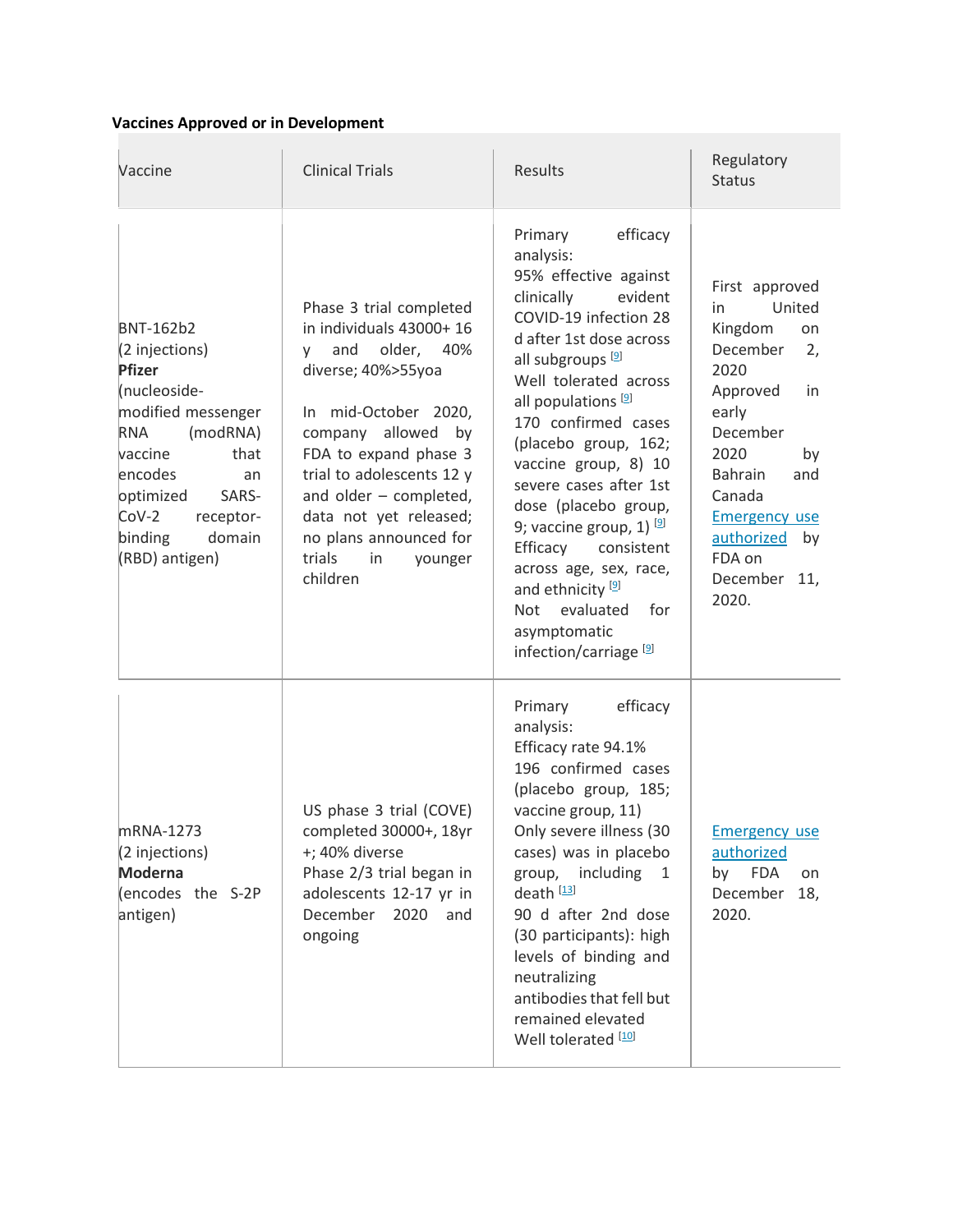| Vaccine                                                                                                                                                                                                                                                                                                                    | <b>Clinical Trials</b>                                                                                                                                                                                                                                                                                                                                                                                                                                                                                                                                                                                                                                                                                                                         | Results                                                                                                                                                                                                                                                                                                                                                                                                                                                                                                                                   | Regulatory<br><b>Status</b>                                                                           |
|----------------------------------------------------------------------------------------------------------------------------------------------------------------------------------------------------------------------------------------------------------------------------------------------------------------------------|------------------------------------------------------------------------------------------------------------------------------------------------------------------------------------------------------------------------------------------------------------------------------------------------------------------------------------------------------------------------------------------------------------------------------------------------------------------------------------------------------------------------------------------------------------------------------------------------------------------------------------------------------------------------------------------------------------------------------------------------|-------------------------------------------------------------------------------------------------------------------------------------------------------------------------------------------------------------------------------------------------------------------------------------------------------------------------------------------------------------------------------------------------------------------------------------------------------------------------------------------------------------------------------------------|-------------------------------------------------------------------------------------------------------|
| AZA-1222<br>(2 injections)<br>AZ-Oxford<br>(replication-<br>deficient<br>chimpanzee<br>adenoviral<br>vector<br>vaccine containing<br>surface<br>the<br>glycoprotein antigen<br>(spike protein) gene.<br>This vaccine primes<br>the immune system<br>eliciting<br>by<br>antibodies to attack<br>SARS-CoV-2<br>the<br>virus) | Phase 3 trials ongoing.<br>One dosing regimen ( $n =$<br>2741) showed vaccine<br>efficacy of 90% when<br>given as a half dose,<br>followed by a full dose<br>at least 1 month later.<br>Another dosing regimen<br>$(n = 8895)$ showed 62%<br>efficacy when given as 2<br>full doses at least 1<br>month<br><b>The</b><br>apart.<br>combined analysis from<br>both dosing regimens (N<br>$= 11,636$ ) resulted in an<br>efficacy<br>average<br>of<br>70.4%. All results were<br>statistically significant<br>$.0001$ ).<br>$[15]$<br>(p<<br>about<br>Concerns<br>the<br>trial<br>clinical<br>and<br>implementation<br>data<br>analysis<br>have<br>emerged because the<br>half-dose regimen was<br>not in the approved<br>study design. [16, 17] | Participant in United<br>Kingdom<br>diagnosed<br>with<br>transverse<br>myelitis,<br>triggering<br>hold<br>temporary<br>on<br>trial.<br>Interim analysis of<br>phase 3 clinical trial in<br>United<br>Kingdom,<br>South<br>Brazil,<br>and<br>Africa:<br>Efficacy<br>90%,<br>depending on dosage;<br>average efficacy of<br>70.4% in combined<br>analysis of 2 dosing<br>regimens.<br>131 COVID-19 cases:<br>from 21 d after 1st<br>10<br>dose,<br>hospitalizations, all in<br>placebo<br>group<br>(2)<br>classified as severe; 1<br>death) | Approved<br><i>in</i><br>United<br><b>Kingdom</b><br>December 29,<br>2020.<br>Submitted<br>to<br>FDA. |
| Ad26.COV2.S<br>(1 injection)<br>Janssen<br>adenovirus serotype<br>(Ad26)<br>26<br>recombinant vector-<br>based vaccine)                                                                                                                                                                                                    | Phase<br>3<br>trial<br>(ENSEMBLE) ongoing<br>Second phase 3 trial<br>(EMSEMBLE<br>2)<br>announced November<br>15, 2020, to study<br>effects of 2 doses                                                                                                                                                                                                                                                                                                                                                                                                                                                                                                                                                                                         | 1/2a<br>Phase<br>study:<br>antibodies to SARS-<br>CoV-2 observed after<br>a single injection<br>99% were positive for<br>neutralizing<br>antibodies<br>against<br>SARS-CoV-2 at day 29:<br>T-cell<br>strong<br>responses and a T $H1$<br>response were also<br>noted <sup>[11]</sup>                                                                                                                                                                                                                                                      | <b>Emergency use</b><br>authorized<br>by FDA on 2<br><b>March 2021</b>                                |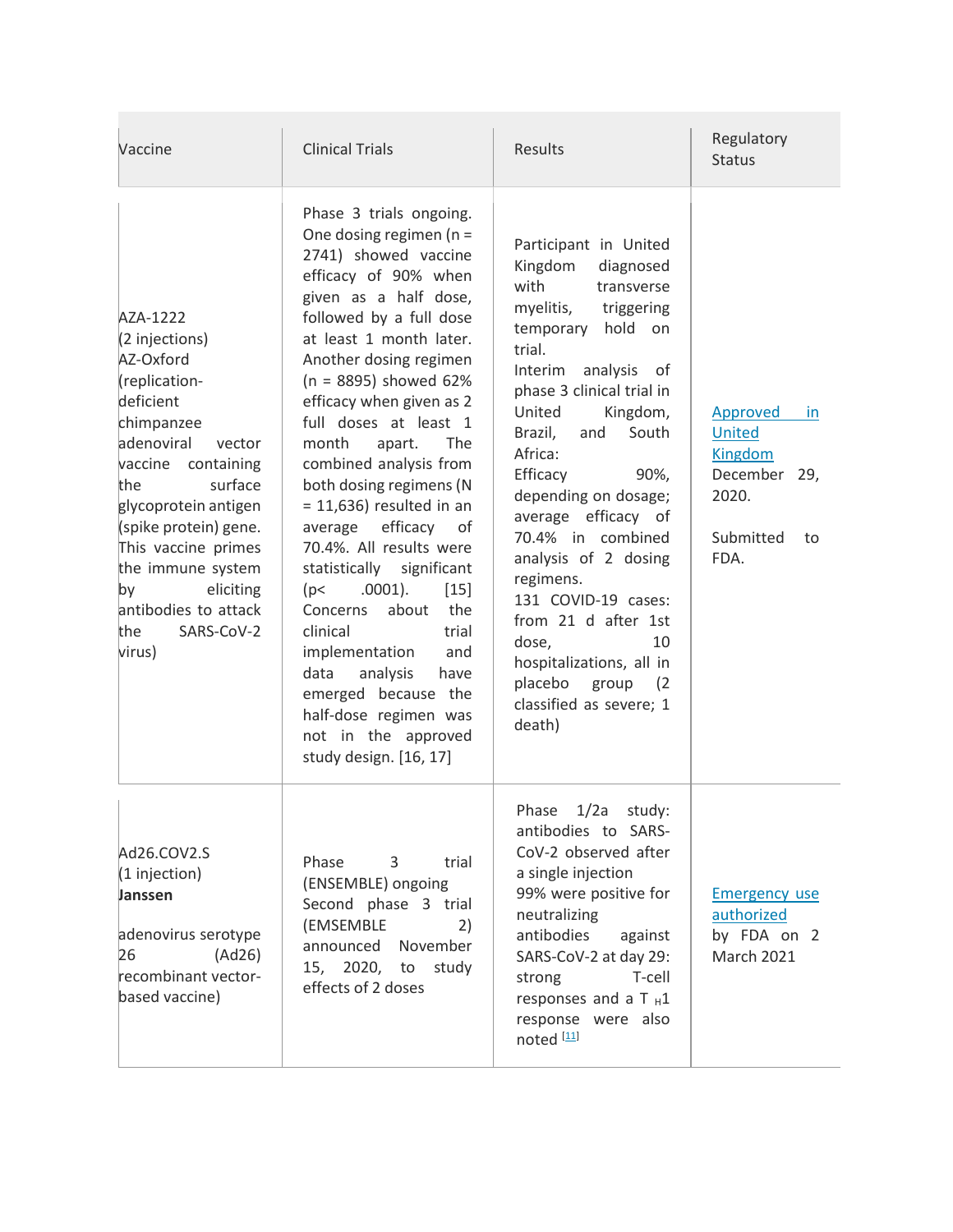| Vaccine                                                                                                                                                                                                                                                                                                                                                                                                           | <b>Clinical Trials</b>                                                                                                                           | Results                                                                                                                                                                                                                                              | Regulatory<br><b>Status</b> |
|-------------------------------------------------------------------------------------------------------------------------------------------------------------------------------------------------------------------------------------------------------------------------------------------------------------------------------------------------------------------------------------------------------------------|--------------------------------------------------------------------------------------------------------------------------------------------------|------------------------------------------------------------------------------------------------------------------------------------------------------------------------------------------------------------------------------------------------------|-----------------------------|
| NVX-CoV2373<br>Novovax<br>(recombinant<br>nanoparticle<br>technology<br>from<br>SARS-CoV-2 genetic<br>sequence<br>to<br>generate an antigen<br>derived from the<br>coronavirus<br>spike<br>protein. This<br>is is<br>combined with an<br>adjuvant<br>(Matrix-<br>M). Results<br>of<br>preclinical studies<br>showed that it binds<br>efficiently<br>with<br>human<br>receptors<br>the<br>targeted<br>by<br>virus) | Phase 3 trial in United<br>Kingdom concluded<br>enrollment at end of<br>November 2020.<br>US and Mexico phase 3<br>trial began December<br>2020. | Phase 1 data showed<br>adjuvanted<br>the<br>induced<br>vaccine<br>neutralization titers<br>in healthy volunteers<br>exceeded<br>that<br>responses<br>in<br>convalescent serum<br>from<br>mostly<br>symptomatic<br>patients with COVID-<br>$19.$ [12] | Phase 3                     |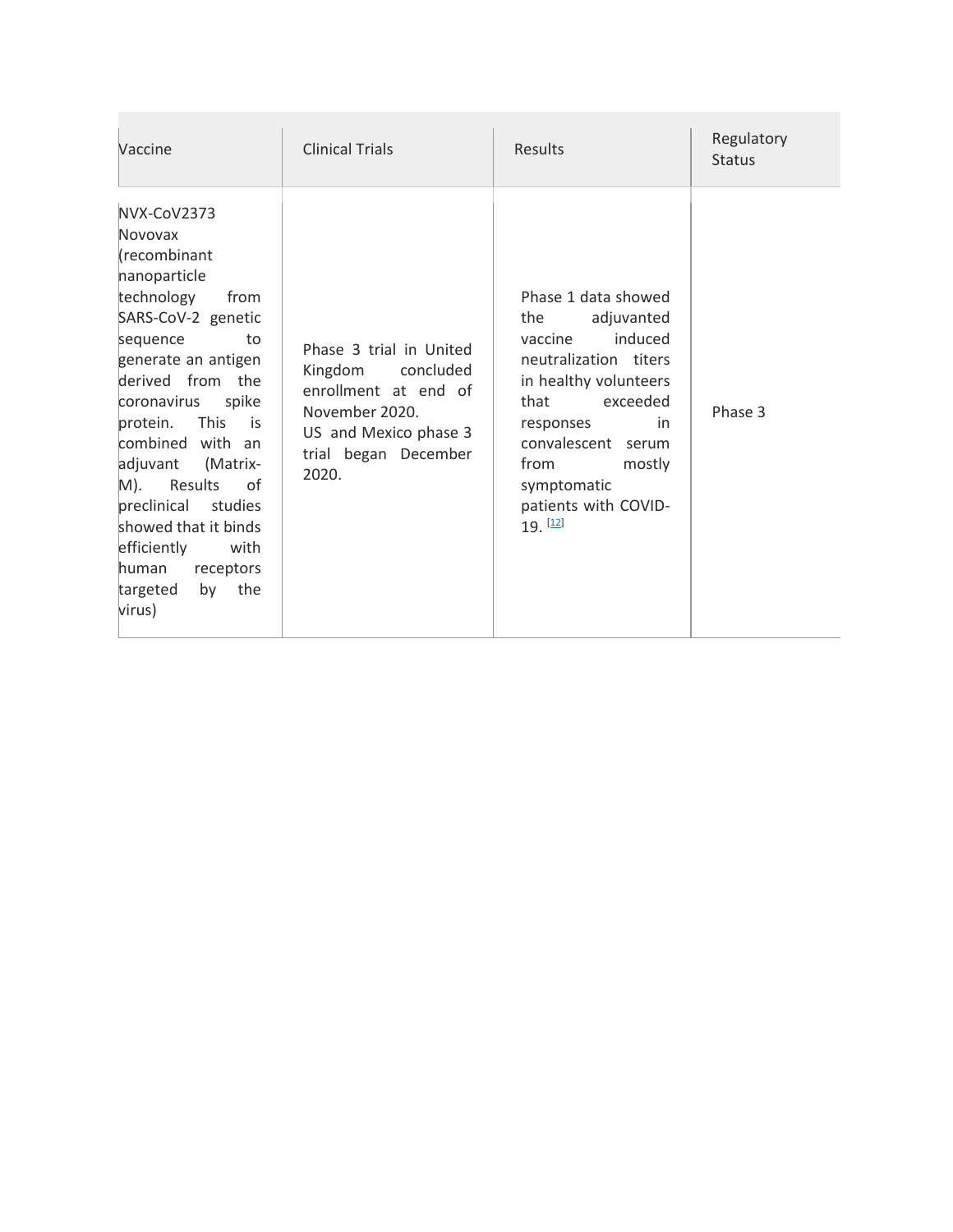## **Other Vaccines in Development**

| Vaccine                                                                                                                       | Comments                                                                                                                                                                                                                                                                                                                                               |
|-------------------------------------------------------------------------------------------------------------------------------|--------------------------------------------------------------------------------------------------------------------------------------------------------------------------------------------------------------------------------------------------------------------------------------------------------------------------------------------------------|
| (Inovio<br><b>INO-4800</b><br>Pharmaceuticals) <sup>[19]</sup>                                                                | Stable at room temperature for more than 1 y; frozen shipment<br>not needed; interim results from phase 1 human trial ( $n = 40$ ):<br>favorable safety and immunogenicity; expanded to include older<br>participants. [46]                                                                                                                            |
|                                                                                                                               | Phase 2/3 trial (INNOVATE) ongoing; phase 2 to evaluate 2-dose<br>regimen (1 mg or 2 mg) vs placebo in 400 participants.                                                                                                                                                                                                                               |
| DNA-based, 2-dose vaccine                                                                                                     | Grant from Bill and Melinda Gates Foundation to speed testing<br>and scale up a smart device (Cellectra 3PSP) for large-scale<br>intradermal vaccine delivery; company has also received funds<br>from the US Department of Defense.                                                                                                                   |
| CVnCoV (CureVac) <sup>[20]</sup>                                                                                              | Preliminary data from phase 1 dose-escalating trial: 12-µg dose<br>provided IgG antibody levels similar to convalescent plasma.<br>phase 2b/3 trial enrollment (goal, 35,000 in Europe and Latin<br>America) ongoing.                                                                                                                                  |
| mRNA, 2-dose vaccine                                                                                                          |                                                                                                                                                                                                                                                                                                                                                        |
| COVID-19<br>S-Trimer<br>(GlaxoSmithKline [GSK]) <sup>[22]</sup>                                                               | Partnering with multiple companies using GSK's adjuvants<br>(compounds that enhance vaccine efficacy).                                                                                                                                                                                                                                                 |
| CpG 1018 adjuvant vaccine<br>(Dynavax) <sup>[23]</sup>                                                                        | Under development with Sanofi's S-protein COVID-19 antigen<br>and GSK's adjuvant technology that stimulates the immune<br>system; phase 1/2 trial ongoing.                                                                                                                                                                                             |
| peptide-<br>UB-612 multitope<br>vaccine<br>(COVAXX<br>based<br>[division<br>of<br>United<br>Biomedical, Inc]) <sup>[24]</sup> | Comprises SARS-CoV-2 amino acid sequences of the receptor<br>binding domain; further formulated with designer Th and CTL<br>epitope peptides derived from the S2 subunit, membrane, and<br>nucleoprotein regions of SARS-CoV-2 structural proteins for<br>induction of memory recall, T-cell activation, and effector<br>functions against SARS-CoV-2. |
|                                                                                                                               | Company partnering with University of Nebraska Medical Center<br>in the United States; phase 1, open-label, dose escalation study<br>ongoing in Taiwan.                                                                                                                                                                                                |
| HaloVax (Hoth Therapeutics;<br>Voltron Therapeutics) <sup>[25]</sup>                                                          | Collaboration with the Vaccine and Immunotherapy Center at<br>Massachusetts General Hospital; use of VaxCelerate self-                                                                                                                                                                                                                                 |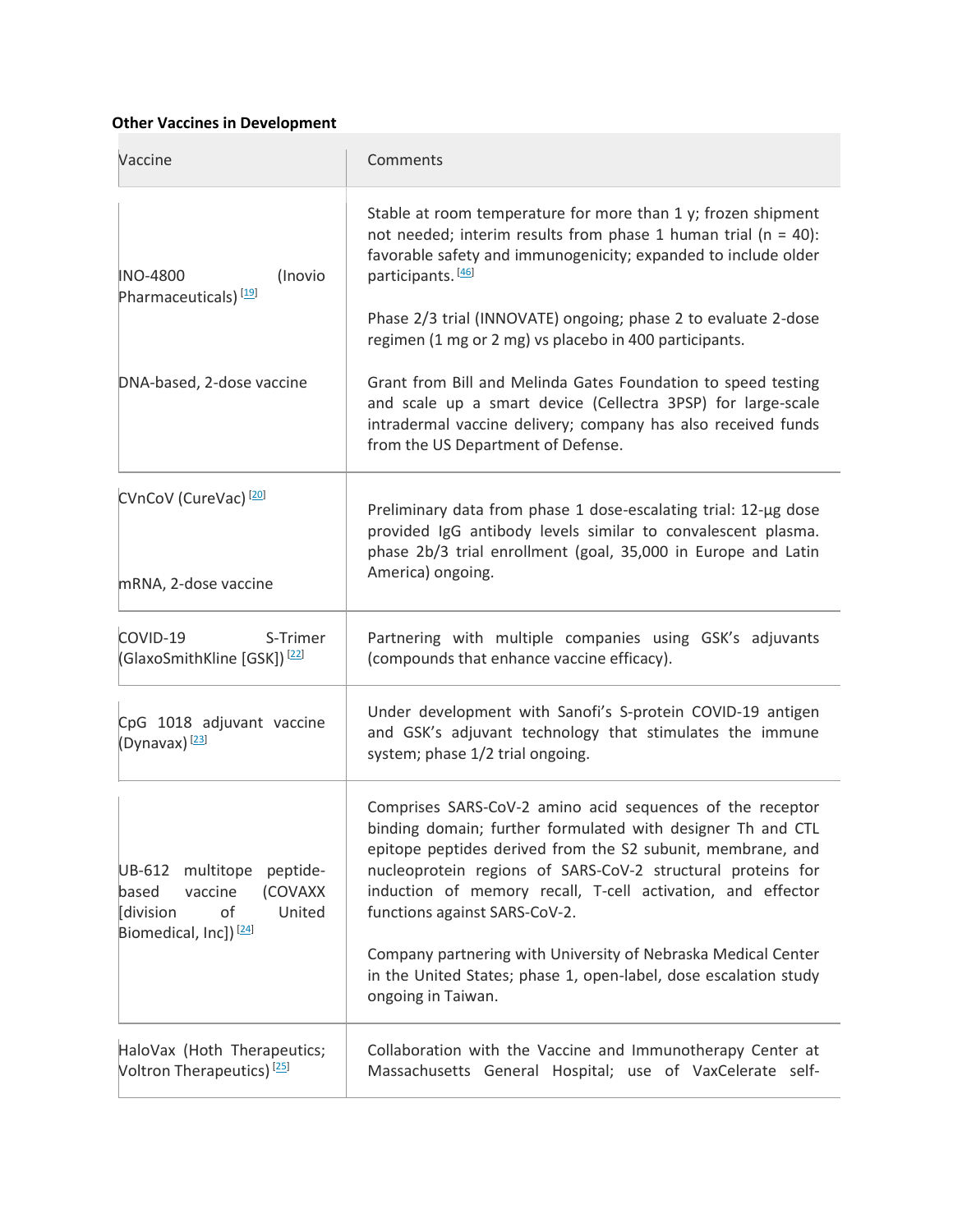| Vaccine                                                                                                                               | Comments                                                                                                                                                                                                                           |
|---------------------------------------------------------------------------------------------------------------------------------------|------------------------------------------------------------------------------------------------------------------------------------------------------------------------------------------------------------------------------------|
|                                                                                                                                       | assembling vaccine platform offers 1 fixed immune adjuvant and<br>1 variable immune target to allow rapid development.                                                                                                             |
| Nanoparticle<br>SARS-CoV-2<br>vaccine (Ufovax) <sup>[26]</sup>                                                                        | Vaccine prototype development utilizing self-assembling protein<br>nanoparticle (1c-SapNP) vaccine platform technology.                                                                                                            |
| PDA0203 (PDS Biotechnology<br>Corp) $[27]$                                                                                            | Utilizes Versamune T-cell-activating platform for vaccine<br>development.                                                                                                                                                          |
| recombinant<br>CoVLP<br>virus-like<br>coronavirus<br>particles<br>(Medicago<br>and<br>GlaxoSmithKline) <sup>[28]</sup>                | Combines Medicago's recombinant coronavirus virus-like<br>particles (rCoVLP) with GSK's adjuvant system; phase 2/3 trial<br>ongoing.                                                                                               |
| AS03-adjuvanted<br>SCB-2019<br>(Clover Pharmaceuticals) <sup>[44]</sup><br>Subunit vaccine containing<br>SARS-CoV-2 spike (S) protein | Phase 1 trial results reported in December 2020 showed high level<br>of antibodies. Phase 2/3 trial launching by end of 2020 using GSK<br>adjuvant with goal of 34,000 volunteers.                                                 |
|                                                                                                                                       | Developed and manufactured in Bharat Biotech's bio-safety level<br>biocontainment facility. Co-development with Ocugen<br>3<br>announced for the US market.                                                                        |
| Covaxin (Bharat Biotech and<br>Ocugen) <sup>[45]</sup><br>Whole-virion<br>inactivated<br>vaccine                                      | Elicited strong IgG responses against spike (S1) protein, receptor-<br>binding domain (RBD) and the nucleocapsid (N) protein of SARS-<br>CoV-2 along with strong cellular responses in Phase 1 and 2<br>clinical trials (n ~1000). |
|                                                                                                                                       | Phase 3 trial is in progress in India that involves 26,000<br>volunteers.                                                                                                                                                          |
| Recombinant<br>adenovirus<br>type-5-vectored<br>vaccine                                                                               | Approved in China and Saudi Arabia; preliminary data: 86%<br>efficacy; phase 2 trial: seroconversion of neutralizing antibodies                                                                                                    |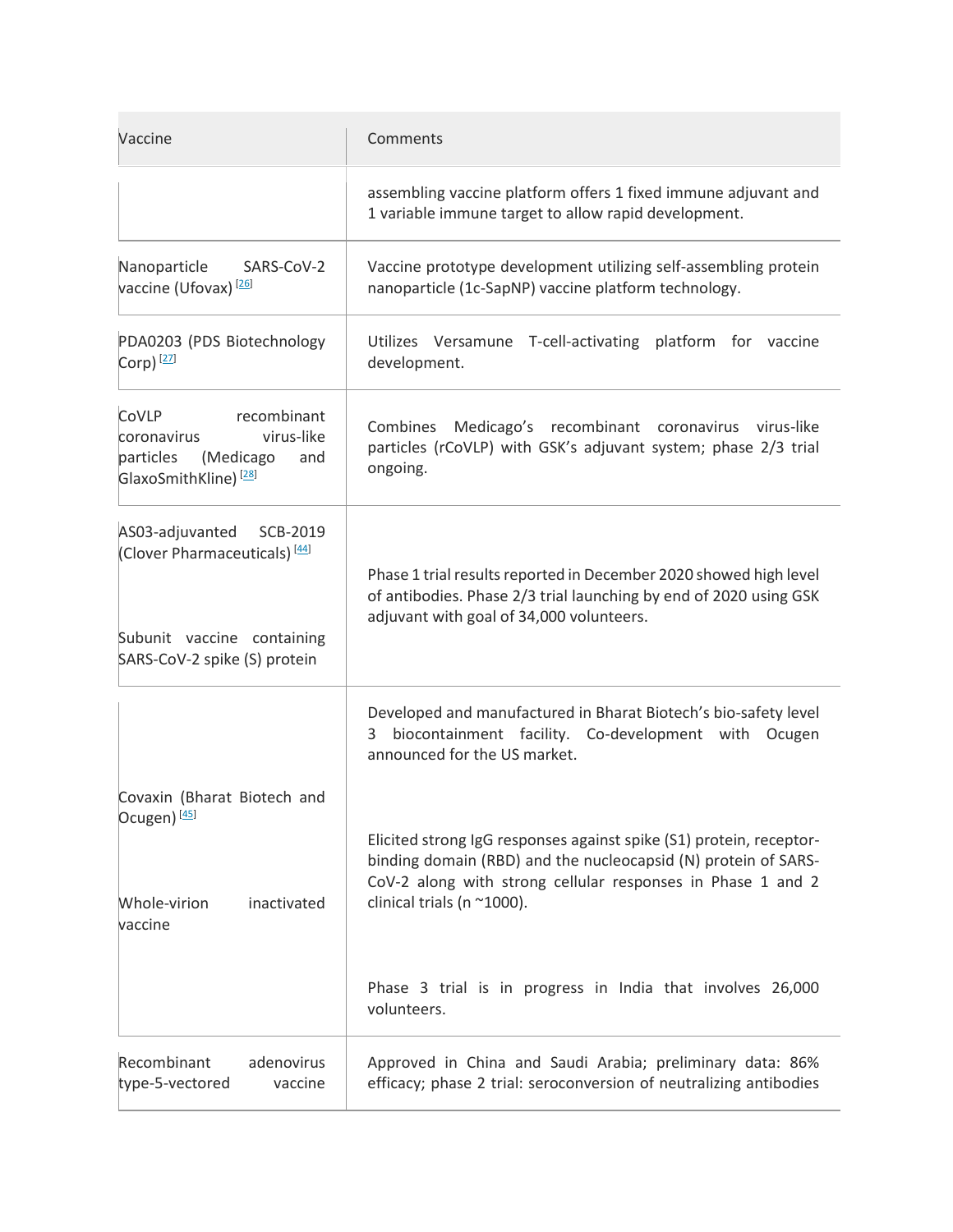| Vaccine                                                                                                                                   | Comments                                                                                                                                                                                                                                                                                                                                                                                                                |
|-------------------------------------------------------------------------------------------------------------------------------------------|-------------------------------------------------------------------------------------------------------------------------------------------------------------------------------------------------------------------------------------------------------------------------------------------------------------------------------------------------------------------------------------------------------------------------|
| (Ad5-vectored<br>vaccine;<br>Sinopharm [China]) <sup>[29]</sup>                                                                           | seen in 59% and 47% of those in 2-dose groups; seroconversion<br>of binding antibody seen in 96-97% of participants; Positive<br>specific T-cell responses seen in 88-90% of participants.                                                                                                                                                                                                                              |
| CoronaVac<br>(Ad5-vectored<br>vaccine; Sinovac [China]) <a>[47]</a>                                                                       | Limited use in China. Interim phase 3 efficacy reports vary widely<br>from several trials. A trial in Brazil reports efficacy of 50-90%.<br>However, a Turkish trial reports 91.25% efficacy (n = 7,371; data<br>analysis based on 1322 participants $-752$ vaccine and 570<br>placebo).                                                                                                                                |
| rAD26 (frozen) and rAd5<br>vector-based<br>(lyophilized)<br>formulations<br>(Sputnik<br>V;<br>Moscow Gamaleya Institute)<br>$\mathbf{30}$ | Phase 1/2 trial complete; approved in Russi; both vaccines safe<br>and well tolerated with mostly mild adverse events and no serious<br>adverse events; all participants produced anti-spike protein and<br>neutralizing antibodies after second dose, and generated CD4+<br>and CD8+ responses.                                                                                                                        |
| hAd5<br>-COVID-19<br>(ImmunityBio) <sup>[31]</sup>                                                                                        | Phase 1 trial ongoing; vaccine targets inner nucleocapsid (N) and<br>outer spike (S) protein, which have been engineered to activate T<br>cells and antibodies against SARS-CoV-2, respectively.<br>These dual constructs offer the possibility for the vaccine<br>candidate to provide durable, long-term cell-mediated immunity<br>with potent antibody stimulation to patients against both the S<br>and N proteins. |
| (Sanofi<br><b>MRT5500</b><br>and<br>Translate Bio) <sup>[32]</sup>                                                                        | mRNA-based<br>vaccine<br>candidate;<br>preclinical<br>evaluation<br>demonstrated favorable ability to elicit neutralizing antibodies<br>using a 2-dose schedule administered 3 wk apart; phase 1/2 trial<br>anticipated to start in Q4 2020.                                                                                                                                                                            |
| AG0302-COVID19 (AnGes and<br>Brickell Biotech) <sup>[33]</sup>                                                                            | Adjuvanted DNA vaccine in phase 1/2 study in Japan; data<br>readouts expected in Q1 2021; intent to follow with phase 3 trials<br>in United States and South America.                                                                                                                                                                                                                                                   |

| Noninjectable Vaccine                                                          | Comments                                                                                                                                  |
|--------------------------------------------------------------------------------|-------------------------------------------------------------------------------------------------------------------------------------------|
| Intranasal COVID-19<br>(AdCOVID;<br>vaccine<br>Altimmune, Inc) <sup>[34]</sup> | Single-dose vaccine; preclinical results completed at University of<br>Alabama Birmingham showed stimulation of antigen-specific CD4+ and |